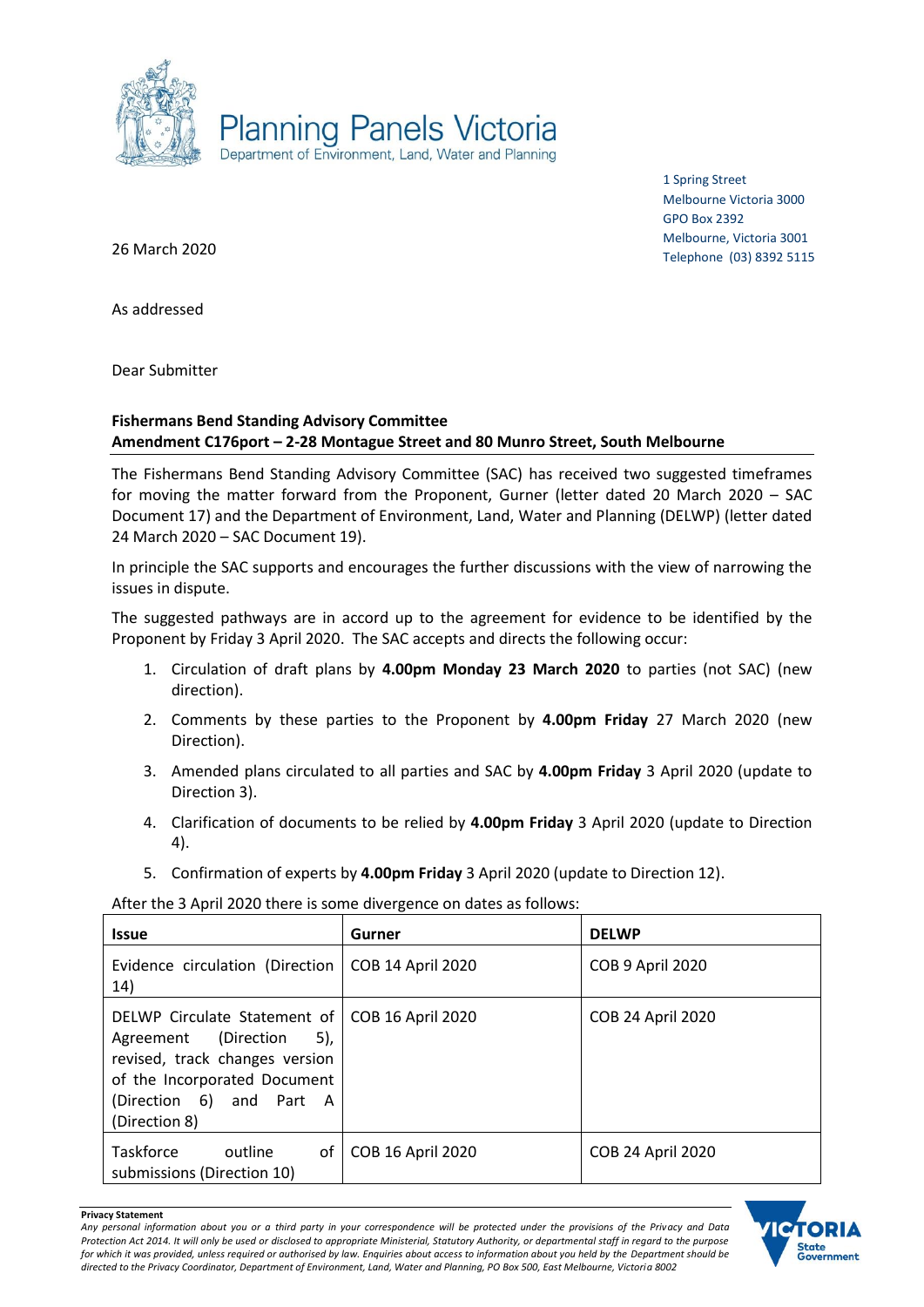|                           |  |  | Hearing start (or COVID-19   Monday 20 April 2020 | Not before 27 April 2020 |
|---------------------------|--|--|---------------------------------------------------|--------------------------|
| alternative arrangements) |  |  |                                                   |                          |

Having considered these dates the SAC directs as follows:

Direction 14 remains unchanged:

1. Evidence to be circulated by **4.00pm Thursday 9 April 2020** (*the experts will have had the views of parties on Amended plans since 27 March 2020*).

Directions 5, 6, 8 and 10 be updated to:

- 2. The DELWP revised, track changes version of the Incorporated Document, Part A and Statement of Agreement, and the Taskforce outline of submissions be circulated by **12 noon on Friday 17 April 2020** (*which is longer than in the original consent directions*).
- 3. The Hearing to commence on **Monday 20 April 2020** as previously directed (*or alternative COVID-19 arrangements*).

Please find below an updated version 3 set of directions.

The SAC does not consider the retention of the previously agreed Hearing dates at this point should seriously disadvantage any party. The SAC reserves the right to change this view in the light of new information.

### **Hearing arrangements**

As you can understand the situation is very fluid regarding Government directives around COVID-19. As other Panels are doing the SAC is open to exploring other options including 'on the papers' (some other Panels are, by consent, undertaking even the testing of evidence in writing) or a video-link up for some or part of the Hearing. All movements towards a consent position on merits issues should assist in making these alternative arrangements simpler.

If you have any queries, please contact Amy Selvaraj, Senior Project Officer at Planning Panels Victoria at [planning.panels@delwp.vic.gov.au.](mailto:planning.panels@delwp.vic.gov.au)

Yours sincerely,

Mulvolas Winburk

**Nick Wimbush** Co-Chair, Fishermans Bend Standing Advisory Committee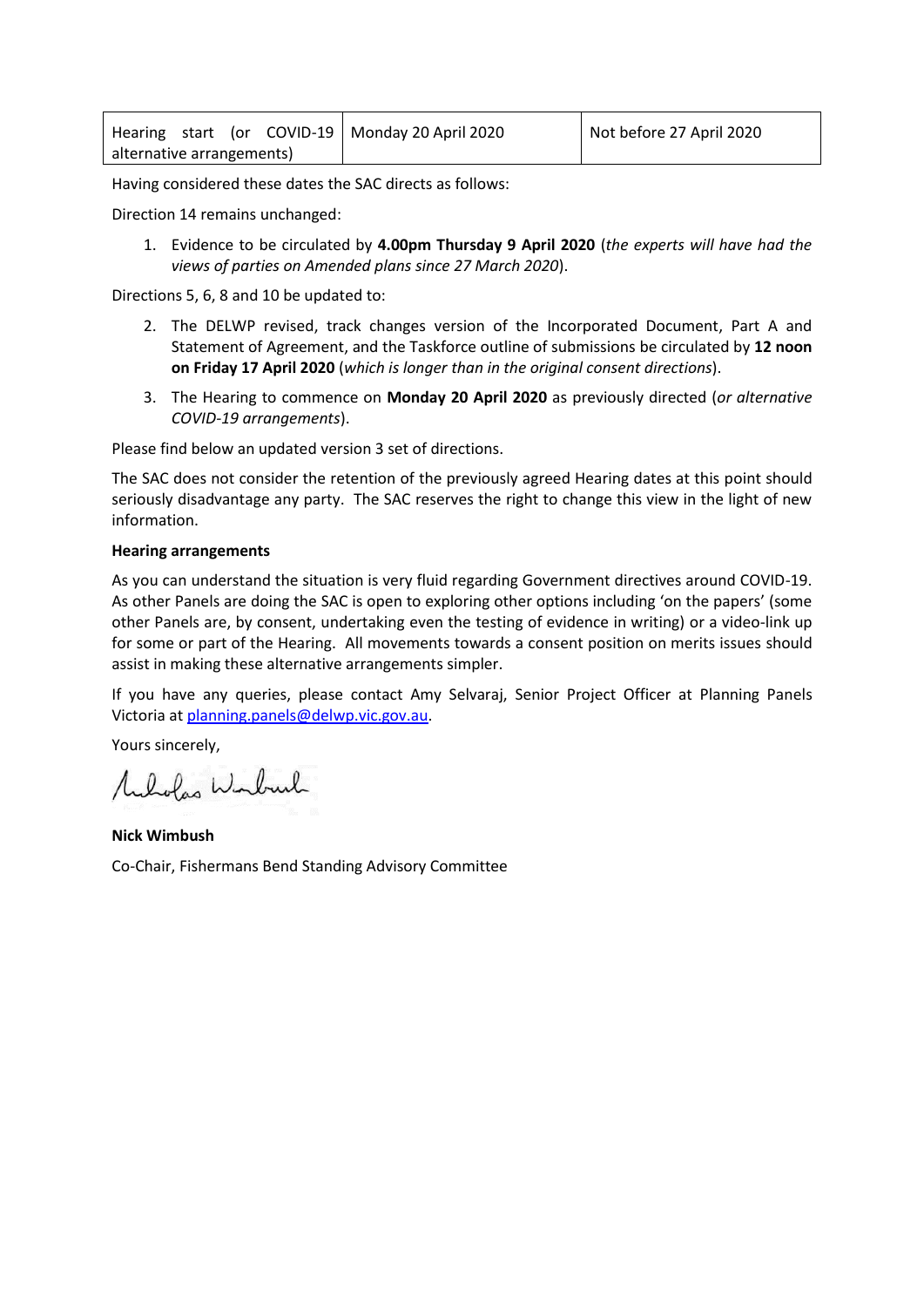# **SAC Directions**

### **Draft Amendment C176port – 2-28 Montague Street and 80 Munro Street, South Melbourne**

### **Version 3 – 26 March 2020**

The following dates still apply:

| <b>Time</b> | <b>Date</b>            | <b>Action</b>                                                                                                                      | <b>Direction</b> |
|-------------|------------------------|------------------------------------------------------------------------------------------------------------------------------------|------------------|
| 4.00pm      | Friday, 6 March 2020   | Melbourne Water to provide a submission.                                                                                           | $\mathbf{1}$     |
| 4.00pm      | Tuesday, 10 March 2020 | Fishermans Bend Taskforce to circulate the<br>Fishermans Bend Affordable Housing Policy with<br>track changes from V2 to V3        | 11               |
| 4.00pm      | Friday, 3 April 2020   | Expert evidence names to be confirmed by<br>Proponent                                                                              | 12               |
| 4.00pm      | Friday 13 March 2020   | DELWP provide a copy of the OVGA Design Review<br>from 2017 to be provided to SAC                                                  | 9                |
| 4.00pm      | Friday, 3 April 2020   | The Proponent to circulate amended plans                                                                                           | 3                |
| 4.00pm      | Friday, 3 April 2020   | Proponent must clarify documents to be relied on                                                                                   | 4                |
| 4.00pm      | Monday, 30 March 2020  | Vantage points to be advised to DELWP for use in 3D<br>modelling/images                                                            | 16               |
| 4.00pm      | Thursday, 9 April 2020 | Expert evidence to be circulated                                                                                                   | 14               |
| 12.00pm     | Friday, 17 April 2020  | DELWP to circulate a statement identifying points of<br>agreement and disagreement                                                 | 5                |
| 12.00pm     | Friday, 17 April 2020  | DELWP to circulate a track changes version of the<br>Incorporated Document with points of agreement<br>and disagreement identified | 6                |
| 12.00pm     | Friday, 17 April 2020  | DELWP to circulate its Part A submission                                                                                           | 8                |
| 12.00pm     | Friday, 17 April 2020  | Fishermans Bend Taskforce to circulate an outline of<br>its submission and an update, if any, on ICPs or<br><b>Precinct Plans</b>  | 10               |
| 10.00am     | Monday, 20 April 2020  | <b>Hearing commences</b>                                                                                                           |                  |

# **Before the Hearing**

### **Leave to make late submission**

1. If it wishes to make a submission, Melbourne Water must provide such submission to DELWP with copies to parties on the attached distribution list by **4.00pm on Friday Monday, 30 March 2020**.

### **Parties to meet**

2. At the Directions Hearing parties indicated they are willing to meet to discuss points of agreement and disagreement around the design for the site. Such meetings should be coordinated by DELWP.

### **Circulation of Documents**

3. By no later than **4.00pm Friday 3 April 2020** Gurner 2-28 Montague Street Pty Ltd (the Proponent) should circulate to the SAC and parties revised plans for the future development of the site; including 3D images of the revised proposal.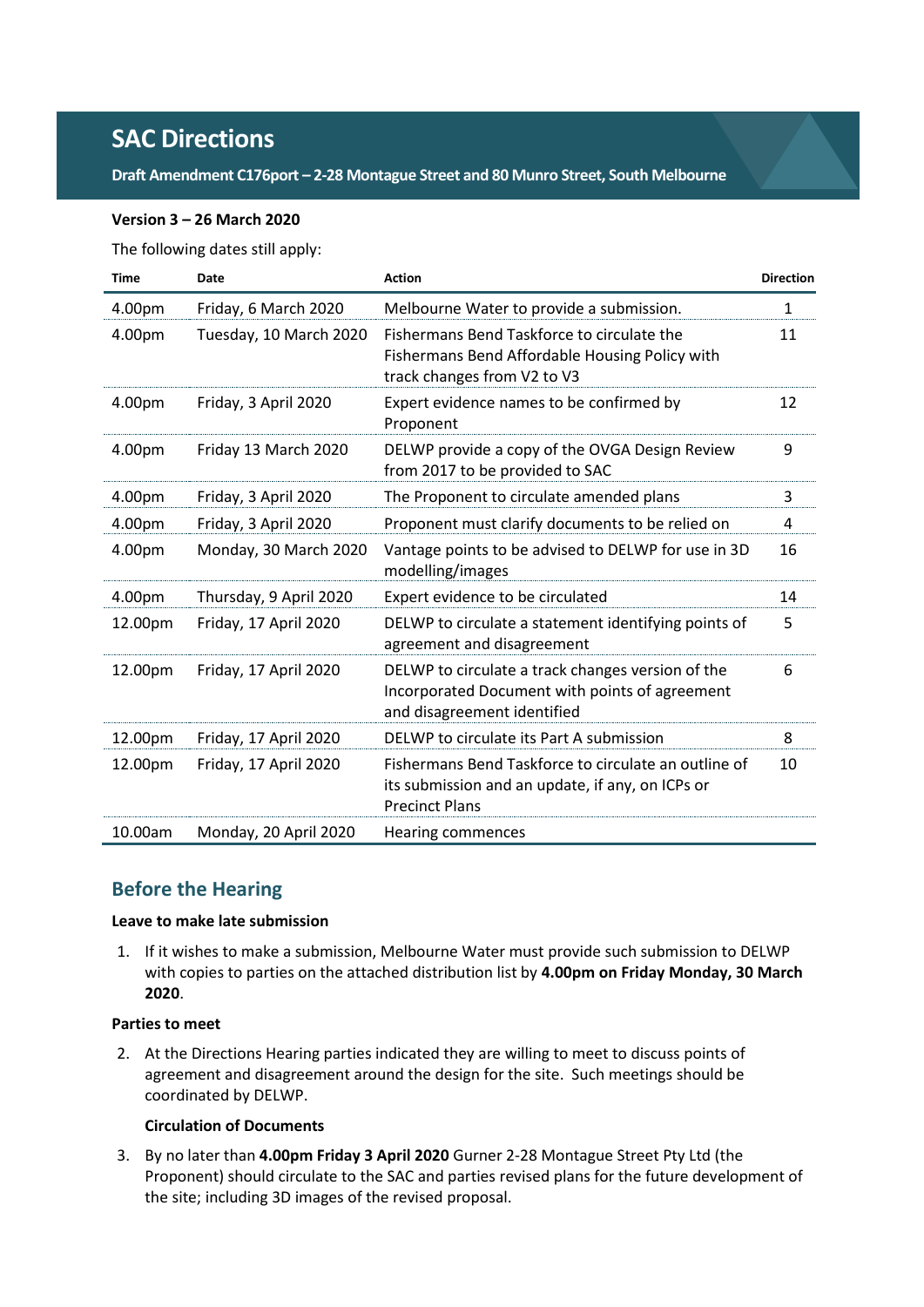- 4. At the same time, by **4.00pm Friday 3 April 2020**, the Proponent should provide a statement clarifying the status of plans, documents and supplementary information that has been previously provided; and specifically identify which, if any, are to be relied on.
- 5. Following the meeting(s) in Direction 2, the Panel directs that a statement of points of agreement and outstanding disagreement should be circulated to the Panel by DELWP by **12.00pm on Friday 17 April 2020.**
- 6. A revised, track changes version of the Incorporated Document should be circulated by DELWP by **12.00pm on Friday 17 April 2020** incorporating comments and points of agreement and nonagreement by parties. This version should use the version circulated by DELWP on Thursday 27 February 2020 as the base.
- 7. Documents should be circulated electronically, and hard copy materials should only be provided in exceptional circumstances.

### **DELWP Part A submission**

- 8. DELWP must circulate a Part A submission to parties on the distribution list by **12.00pm on Friday 17 April 2020** that includes:
	- a) background to the Amendment including chronology of events
	- b) strategic context and assessment including an assessment of the proposal against the planning scheme and in particular the planning controls introduced by Amendment GC81 and the objectives of the Fishermans Bend Framework Plan
	- c) issues identified in submissions
	- d) any suggested changes to the draft Amendment in response to submissions
	- e) an overview of surrounding development applications approved and proposed (general descriptions within a reasonable distance; copies of planning permits not required)
	- f) commentary on the appropriateness of proposed development contributions and the methods to secure them
- 9. DELWP should provide a copy of the OVGA Design Review of the earlier proposal for this site from 2017 to the SAC by **4.00pm on Friday 13 March 2020**.

## **Fishermans Bend Taskforce**

- 10. By **12.00pm on Friday 17 April 2020** the Taskforce should circulate an outline of its submission to the Hearing including a statement with an update on progress (if any) of relevant Infrastructure Contribution Plans, Precinct Plans or other relevant strategic documents.
- 11. The SAC understands a draft *Fishermans Bend Affordable Housing Policy* was tabled in the Tranche 1 - Site 6 – 203-205 Normanby Road hearing on 2 March 2020. This document will also need to be tabled in this Hearing; the Taskforce should provide to parties an explanation of the difference (perhaps via track changes) between Version 2 and Version 3 of this document by **4.00pm on Tuesday 10 March 2020**.

## **Witness reports**

- 12. The Proponent should provide a list of names and areas of expertise of experts by **4.00pm on Friday 3 April 2020.**
- 13. A witness report must:
	- a) comply with the Guide to Expert Evidence [\(https://www.planning.vic.gov.au/panels-and](https://www.planning.vic.gov.au/panels-and-committees/planning-panel-guides)[committees/planning-panel-guides\)](https://www.planning.vic.gov.au/panels-and-committees/planning-panel-guides)
	- b) not refer to any individual submitter by name if necessary, submitters should be referred to by submission number
	- c) be provided to the Panel as an unlocked document.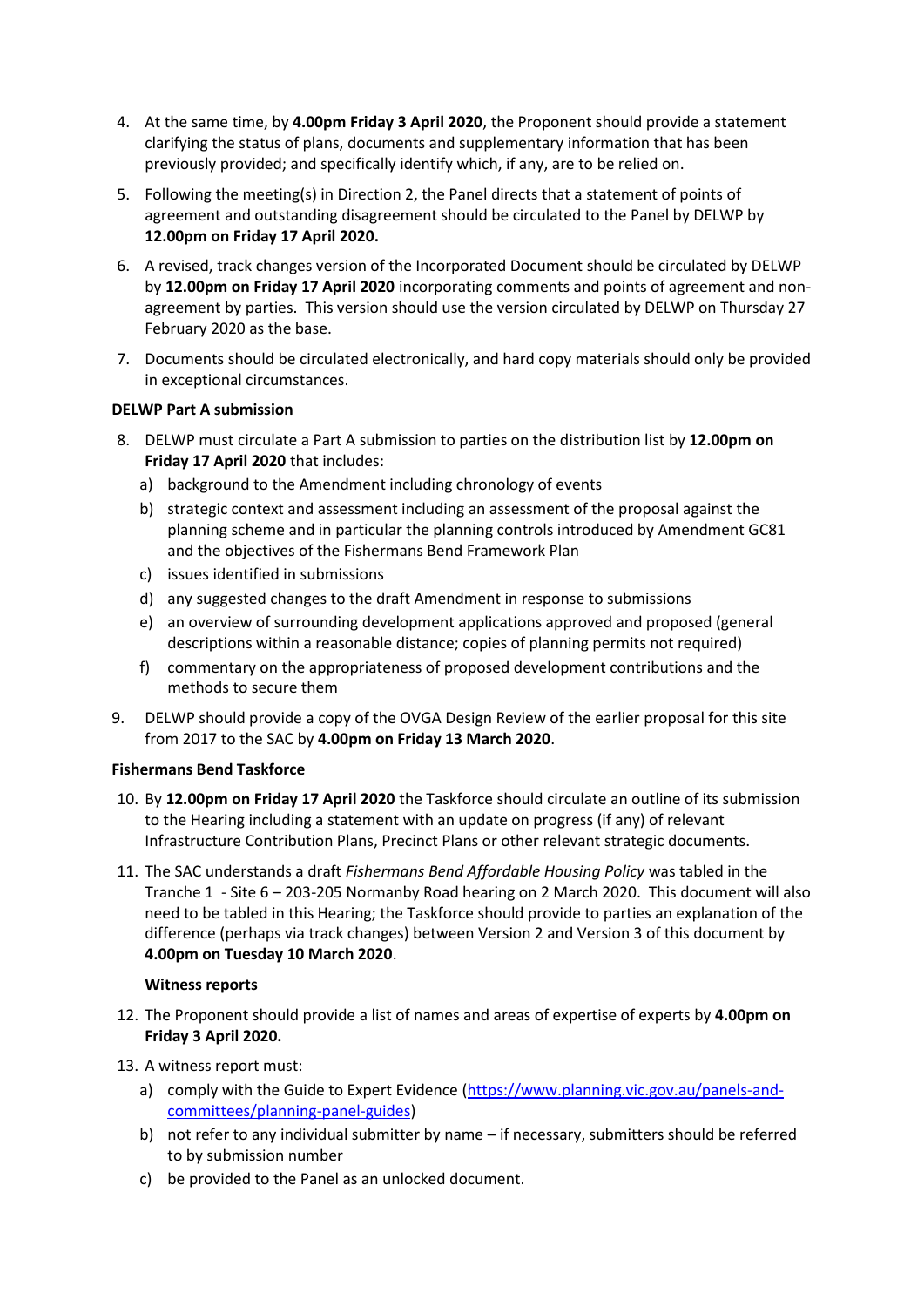14. Parties must circulate their witness reports to parties on the distribution list by **12.00pm on Thursday 9 April 2020**.

### **Meeting of experts**

15. At this stage only the Proponent is calling expert evidence, but a number of parties have reserved the right to call evidence in the light of amended plans. If additional evidence is adduced the SAC will provide further directions on expert meetings.

### **Vantage Points**

16. By no later than **4.00pm on Monday 30 March 2020** the SAC and parties should advise DELWP of particular vantage point of interest for use in the 3D model in the Hearing and for site inspections.

# **At the Hearing**

### **Submissions and information**

- 17. The Proponent must provide digital files of the amended plans so that DELWP updates the 3D Urban Circus modelling for use in the Hearing.
- 18. Parties should present material at the Hearing electronically. Electronic information presented at the Hearing must be:
	- a) circulated to parties on the distribution list by 10.00am on the morning the information is to be presented
	- b) brought to the Hearing Room on a USB stick in a clearly marked folder half an hour before the start of the day's hearing, to allow it to be uploaded onto the Hearing Room laptop.
- 19. After presenting to the Panel, submissions (preferably in MS Word) should be emailed to [planning.panels@delwp.vic.gov.au](mailto:planning.panels@delwp.vic.gov.au) as an unlocked document.
- 20. All information presented at the Hearing is a public document unless the Panel directs otherwise.

#### **DELWP Part B submission**

- 21. At the Hearing DELWP must provide a Part B submission that includes:
	- a) A response to the evidence circulated; and
	- b) DELWPs final position on the draft amendment and development proposal.

### **Proponent Submission**

- 22. At the Hearing, the Proponent must provide:
	- a) a detailed response to submissions including that of the Fishermans Bend Task Force and the City of Port Phillip
	- b) a detailed assessment of the proposal against relevant planning policy in the planning scheme
	- c) a detailed assessment and response against the relevant decision guidelines in the zone and overlay controls in the planning scheme
	- d) advice on what legal instruments or planning scheme provisions will be used to deliver commitments made for the proposal, such as affordable housing contributions for example

## **General**

### **Issues**

23. As discussed at the Directions Hearing the SAC raises the following issues on a without prejudice basis as issues that would appear to be relevant to the draft Amendment and proposal: